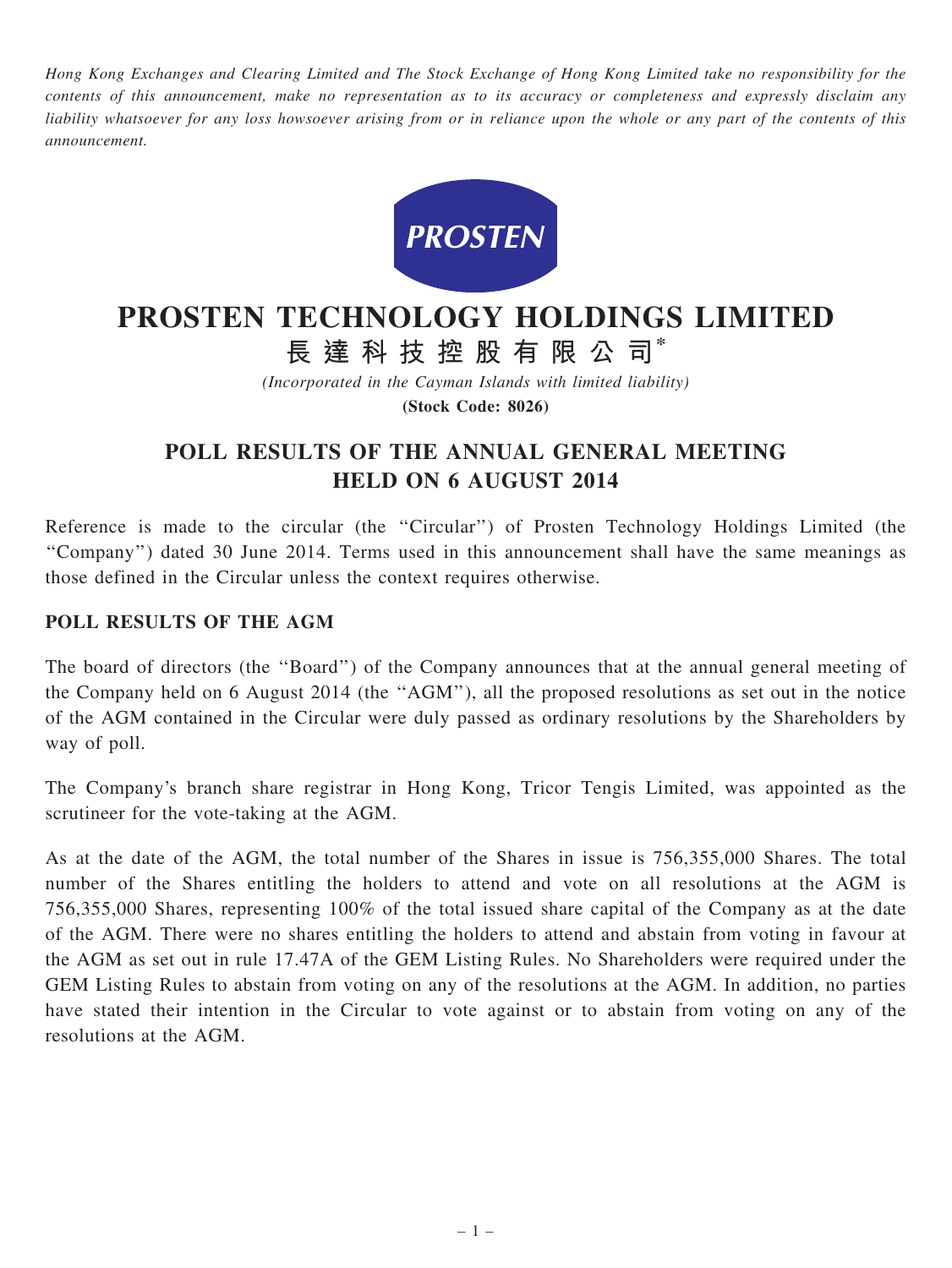The poll results in respect of the resolutions proposed at the AGM are as follows:

| <b>Ordinary Resolutions</b> |                                                                                                                                                                                              | Number and % of Votes  |                      |
|-----------------------------|----------------------------------------------------------------------------------------------------------------------------------------------------------------------------------------------|------------------------|----------------------|
|                             |                                                                                                                                                                                              | For                    | <b>Against</b>       |
| 1.                          | To receive and consider the audited consolidated financial<br>statements of the Company and the reports of the directors (the<br>"Directors") and auditors for the year ended 31 March 2014. | 400,726,299<br>100.00% | $\theta$<br>0.00%    |
| 2.                          | To re-elect the following Directors:<br>(i)<br>Mr. Mah Yong Sun;<br>(a)                                                                                                                      | N/A                    | N/A                  |
|                             | (b) Ms. Li Luyi;                                                                                                                                                                             | 400,726,299<br>100.00% | $\Omega$<br>0.00%    |
|                             | Ms. Tse Yuet Ling, Justine; and<br>(c)                                                                                                                                                       | 400,726,299<br>100.00% | $\Omega$<br>0.00%    |
|                             | $(d)$ Mr. Han Jun.                                                                                                                                                                           | 400,726,299<br>100.00% | $\Omega$<br>$0.00\%$ |
|                             | (ii) To authorise the board of Directors (the "Board") to fix the<br>Directors' remuneration.                                                                                                | 400,726,299<br>100.00% | $\theta$<br>0.00%    |
| 3.                          | To re-appoint HLB Hodgson Impey Cheng Limited as the<br>auditors of the Group and to authorise the Board to fix their<br>remuneration.                                                       | 400,726,299<br>100.00% | $\theta$<br>$0.00\%$ |
| 4.                          | To grant a general mandate to the Directors to repurchase shares<br>of the Company not exceeding 10% of the existing issued share<br>capital of the Company.                                 | 400,726,299<br>100.00% | $\Omega$<br>0.00%    |
| 5.                          | To grant a general mandate to the Directors to allot and issue<br>additional shares of the Company not exceeding 20% of the<br>existing issued share capital of the Company.                 | 373,509,299<br>93.21%  | 27,217,000<br>6.79%  |
| 6.                          | To extend the general mandate granted to the Directors to issue<br>shares by the number of shares repurchased.                                                                               | 373,509,299<br>93.21%  | 27,217,000<br>6.79%  |

On the basis of the votes set out for resolutions no. 1, 2(i)(b–d), 2(ii), 3, 4, 5 and 6 above, as more than 50% of the votes were cast in favour of the resolutions, the resolutions were duly passed as ordinary resolutions.